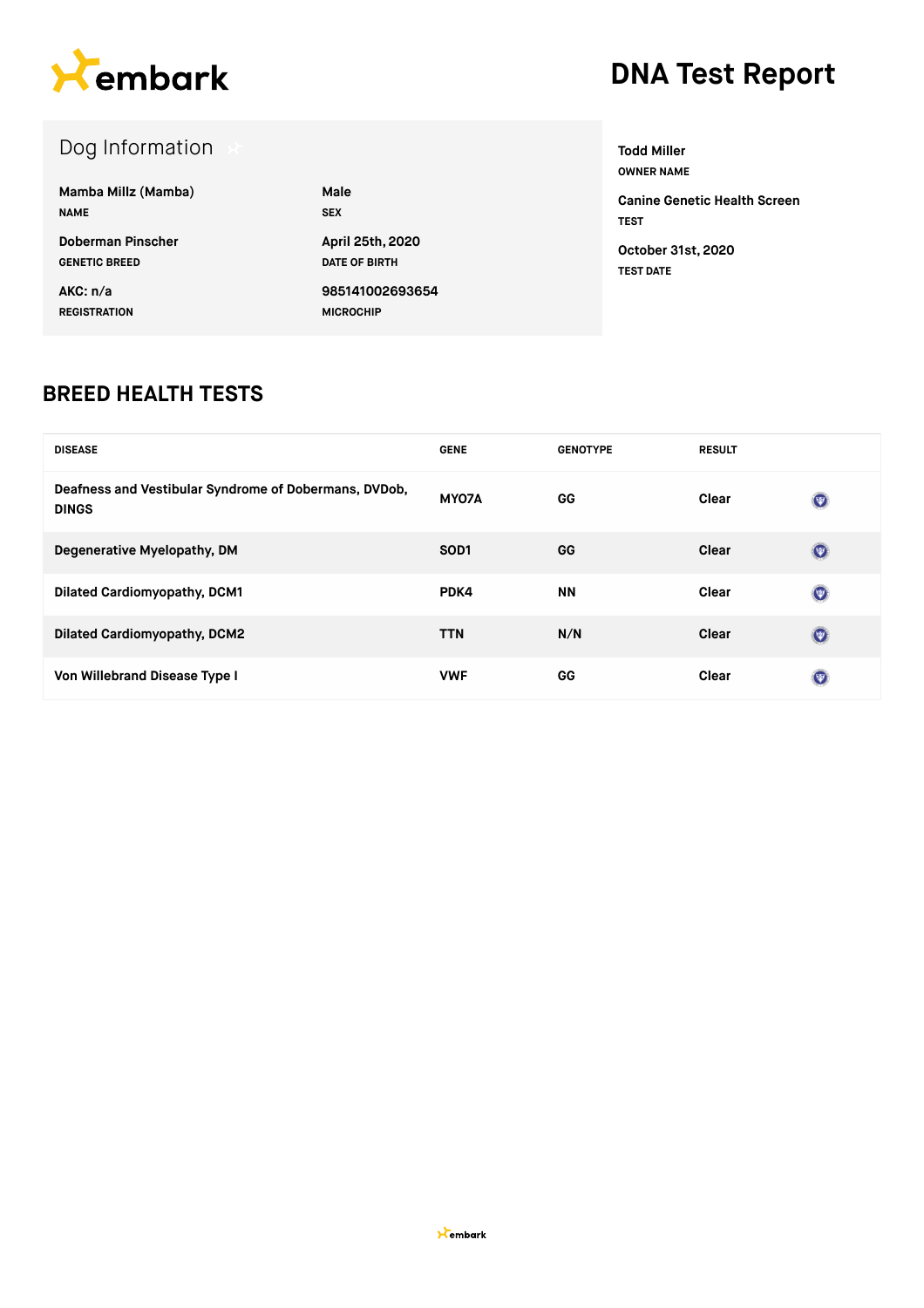

Dog Information

**Mamba Millz (Mamba) NAME**

#### **INBREEDING AND DIVERSITY**

| <b>Genetic Diversity</b>         | <b>RESULT</b>                 |
|----------------------------------|-------------------------------|
| <b>Coefficient Of Inbreeding</b> | 54%                           |
| MHC Class II - DLA DRB1          | <b>No</b><br><b>Diversity</b> |
| MHC Class II - DLA DQA1 and DQB1 | <b>No</b><br><b>Diversity</b> |

**X**embark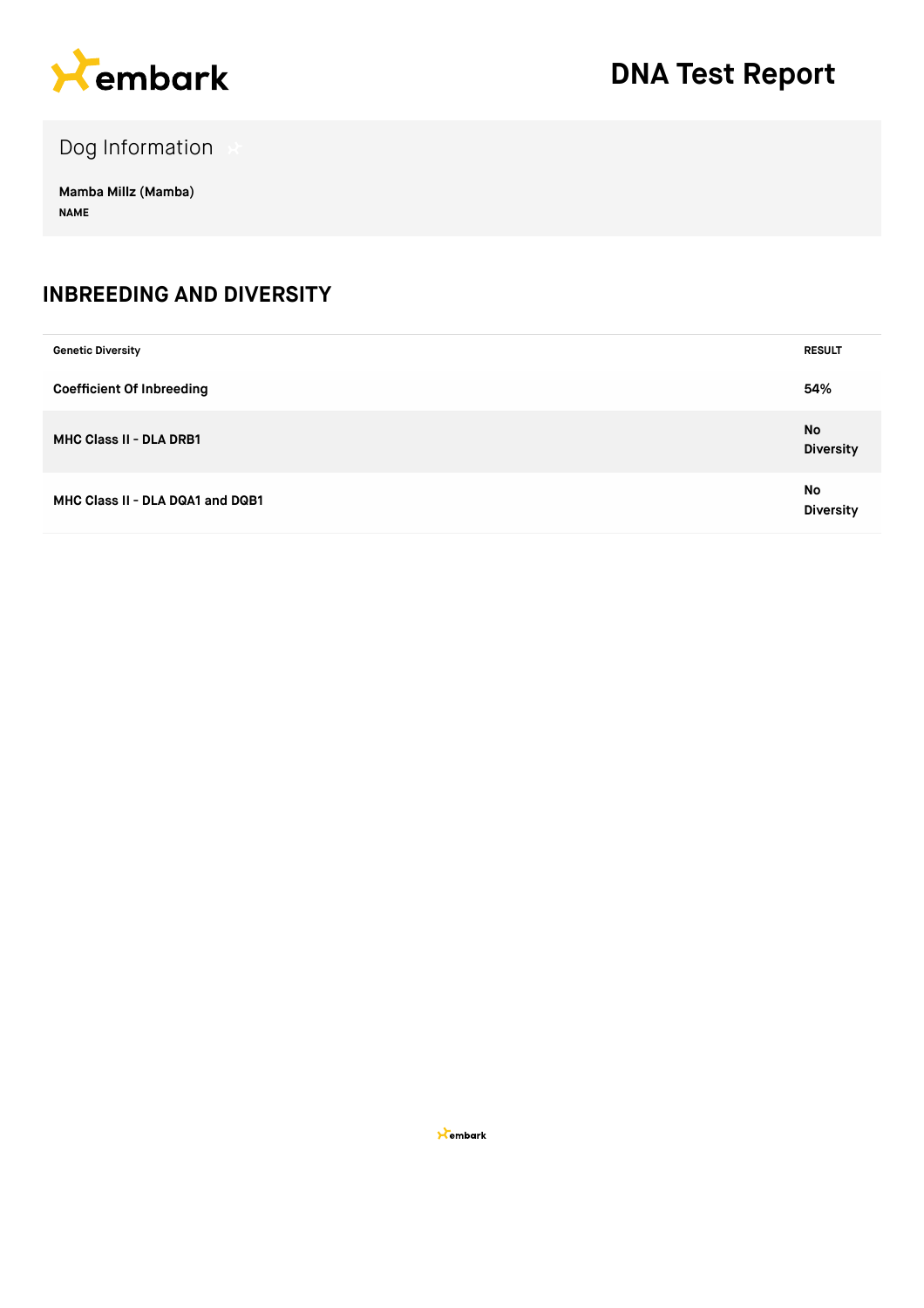

Dog Information

**Mamba Millz (Mamba) NAME**

### **TRAIT TESTS (1/2)**

| <b>Coat Color</b>                                |                                                          | <b>RESULT</b>                       |
|--------------------------------------------------|----------------------------------------------------------|-------------------------------------|
| E Locus (MC1R)                                   | No dark mask or grizzle                                  | EE                                  |
| K Locus (CBD103)                                 | More likely to have a patterned haircoat                 | kyky                                |
| <b>Intensity Loci LINKAGE</b>                    | Any light hair likely yellow or tan                      | Intermediate<br>Red<br>Pigmentation |
| A Locus (ASIP)                                   | Black/Brown and tan coat color pattern                   | a <sup>t</sup> a <sup>t</sup>       |
| D Locus (MLPH)                                   | Dark areas of hair and skin are not lightened            | DD                                  |
| <b>B Locus (TYRP1)</b>                           | Brown hair and skin                                      | bb                                  |
| Saddle Tan (RALY)                                | Likely saddle tan patterned                              | <b>NN</b>                           |
| S Locus (MITF)                                   | Likely to have little to no white in coat                | SS                                  |
| M Locus (PMEL)                                   | No merle alleles                                         | mm                                  |
| H Locus (Harlequin)                              | No harlequin alleles                                     | hh                                  |
| <b>Other Coat Traits</b>                         |                                                          | <b>RESULT</b>                       |
| <b>Furnishings (RSPO2) LINKAGE</b>               | Likely unfurnished (no mustache, beard, and/or eyebrows) | Ш                                   |
| Coat Length (FGF5)                               | Likely short or mid-length coat                          | GG                                  |
| Shedding (MC5R)                                  | Likely light to moderate shedding                        | ΤT                                  |
| Hairlessness (FOXI3) LINKAGE                     | Very unlikely to be hairless                             | <b>NN</b>                           |
| Hairlessness (SGK3)                              | Very unlikely to be hairless                             | <b>NN</b>                           |
| Oculocutaneous Albinism Type 2 (SLC45A2) LINKAGE | Likely not albino                                        | <b>NN</b>                           |

**X**embark